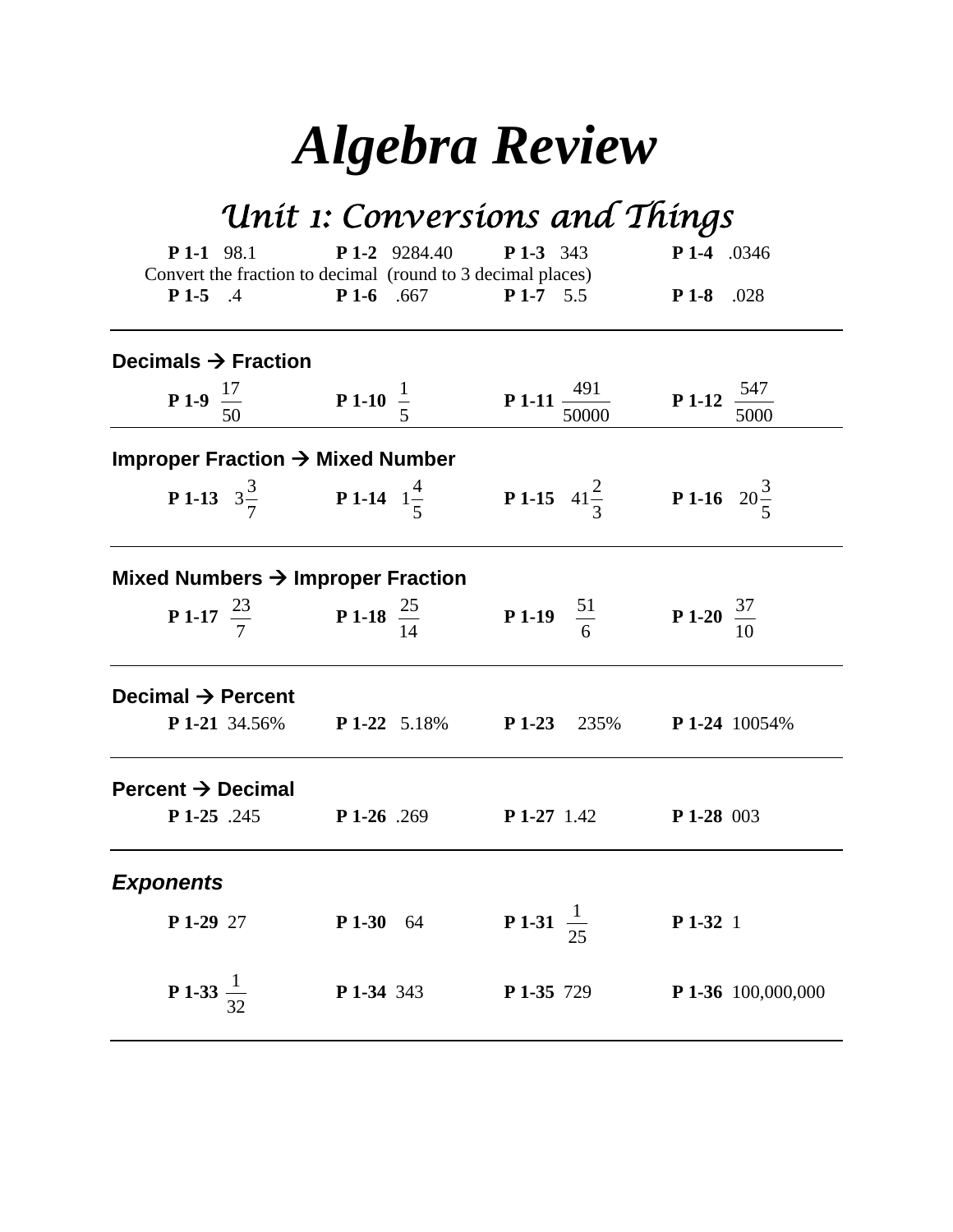|                                                                                                                                                                                                                                               | Unit 2: Absolutely Crazy               |                                   |             |
|-----------------------------------------------------------------------------------------------------------------------------------------------------------------------------------------------------------------------------------------------|----------------------------------------|-----------------------------------|-------------|
| $P 2-1 0$                                                                                                                                                                                                                                     | $P$ 2-2 -5 $P$ 2-3 - $\frac{1}{2}$     |                                   |             |
| <b>P</b> 2-4 addition of the addition inverse                                                                                                                                                                                                 |                                        |                                   |             |
| $P$ 2-5 8                                                                                                                                                                                                                                     | $P$ 2-6 12                             | $P$ 2-7 -3                        |             |
| $P$ 2-8 16                                                                                                                                                                                                                                    |                                        | <b>P 2-9</b> 5 <b>P 2-10</b> 21   |             |
| <i><b>Multiplication</b></i>                                                                                                                                                                                                                  |                                        |                                   |             |
| $P$ 2-11 $1/5$                                                                                                                                                                                                                                |                                        | $P$ 2-12 2 $P$ 2-13 25            | $P$ 2-14 -5 |
| $P$ 2-15 20                                                                                                                                                                                                                                   |                                        | <b>P 2-16</b> 84 <b>P 2-17</b> 21 |             |
| <b>Matrices</b><br>Simplify the following:                                                                                                                                                                                                    |                                        |                                   |             |
| <b>P2-18</b> $\begin{bmatrix} 13 & 5 \\ 7 & 11 \end{bmatrix}$ <b>P2-19</b> not possible <b>P2-20</b> $\begin{bmatrix} -9 & -9 & -2 \\ -8 & 7 & -5 \\ 4 & 0 & 10 \end{bmatrix}$ <b>P2-21</b> $\begin{bmatrix} -3 & -7 \\ 0 & 26 \end{bmatrix}$ |                                        |                                   |             |
| <b>Distributive property</b>                                                                                                                                                                                                                  |                                        |                                   |             |
| $P$ 2-22 60                                                                                                                                                                                                                                   | <b>P</b> 2-23 40 <b>P</b> 2-24 $4x+40$ |                                   |             |
| <b>P</b> 2-25 $10x^2 - 50x$ <b>P</b> 2-26 $-12x - 21$                                                                                                                                                                                         |                                        |                                   |             |

**P 2-27** 25

**P 2-28**  $14x - 65$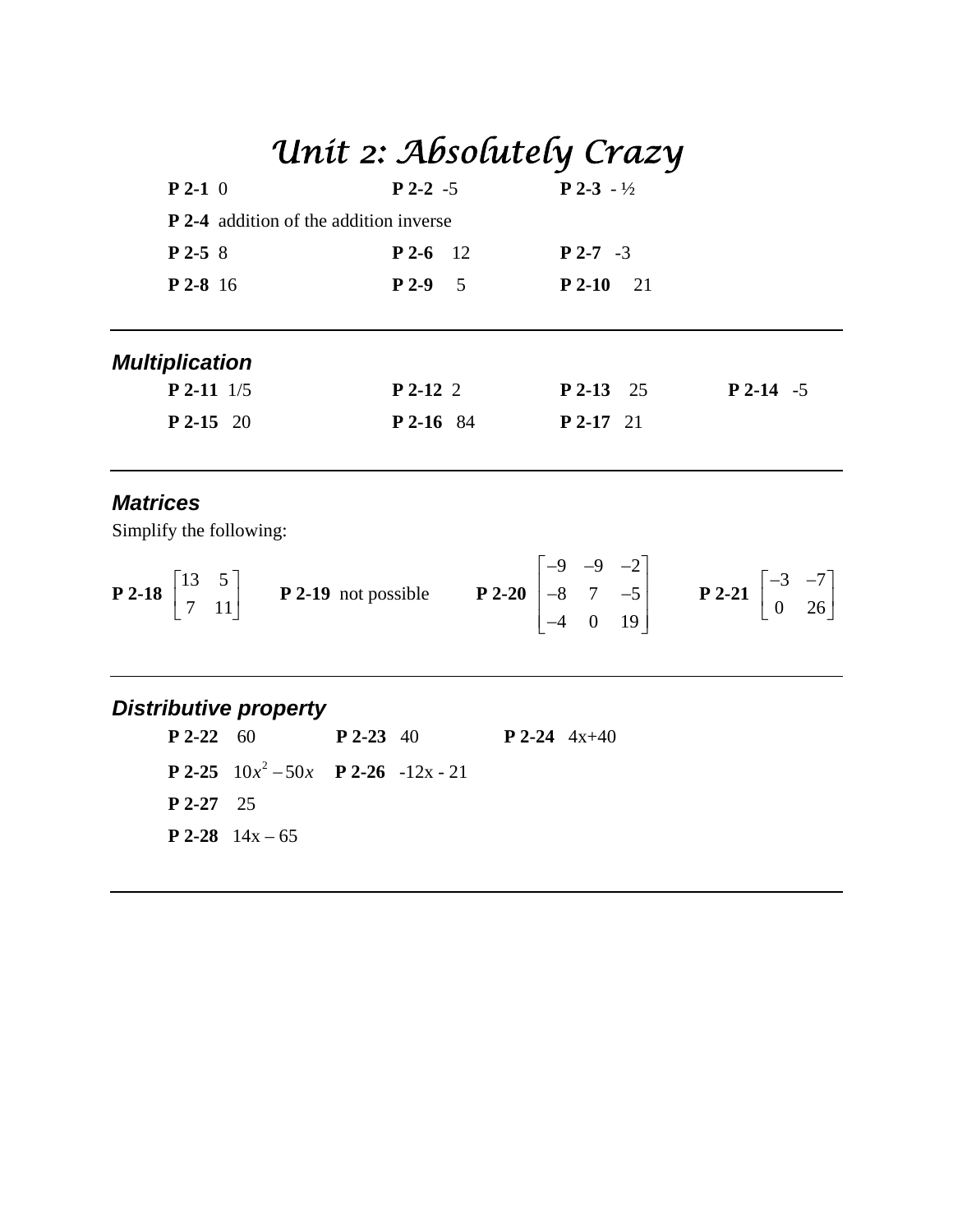# *Unit 3: Fractured Fun*

| $\frac{37}{12}$<br>$P$ 3-1    | <b>P3-2</b> $-\frac{19}{12}$  | <b>P</b> 3-3 $\frac{7}{4}$   |
|-------------------------------|-------------------------------|------------------------------|
| <b>P</b> 3-4 $\frac{9}{28}$   | <b>P3-5</b> $\frac{59}{8}$    | <b>P</b> 3-6 $-\frac{53}{8}$ |
| <b>P</b> 3-7 $\frac{21}{8}$   | <b>P</b> 3-8 $\frac{3}{56}$   | <b>P</b> 3-9 $\frac{69}{52}$ |
| <b>P 3-10</b> $\frac{50}{27}$ | <b>P</b> 3-11 $\frac{19}{33}$ |                              |

|                                   | Unit 4: Single Transformation     |                                  |
|-----------------------------------|-----------------------------------|----------------------------------|
| <b>P</b> 4-1 $x = 6$              | <b>P</b> 4-2 $x = 53$             | <b>P</b> 4-3 $x = 6$             |
| <b>P</b> 4-4 $r = 30$             | <b>P</b> 4-5 $x = 13$             | <b>P</b> 4-6 $x = 15$            |
| <b>P</b> 4-7 $b = \frac{9}{2}$    | <b>P</b> 4-8 $x = \frac{10}{9}$   | <b>P</b> 4-9 $x = \frac{7}{5}$   |
| <b>P</b> 4-10 $x = 13$            | <b>P</b> 4-11 $x = 6 - a$         | $P 4-12 x = b + d$               |
|                                   |                                   |                                  |
| <b>P</b> 4-13 m = $14/3$          | <b>P</b> 4-14 $p = 45$            | <b>P</b> 4-15 $x = 12/5$         |
| <b>P</b> 4-16 $x = \frac{35}{12}$ | <b>P 4-17</b> $x = \frac{35}{32}$ | <b>P</b> 4-18 $w = \frac{1}{12}$ |
| <b>P</b> 4-19 $x = kt$            | <b>P</b> 4-20 $x = \frac{4}{x}$   | <b>P</b> 4-21 $x = \frac{p}{h}$  |
| <b>P</b> 4-22 $x = \frac{15}{2}$  |                                   |                                  |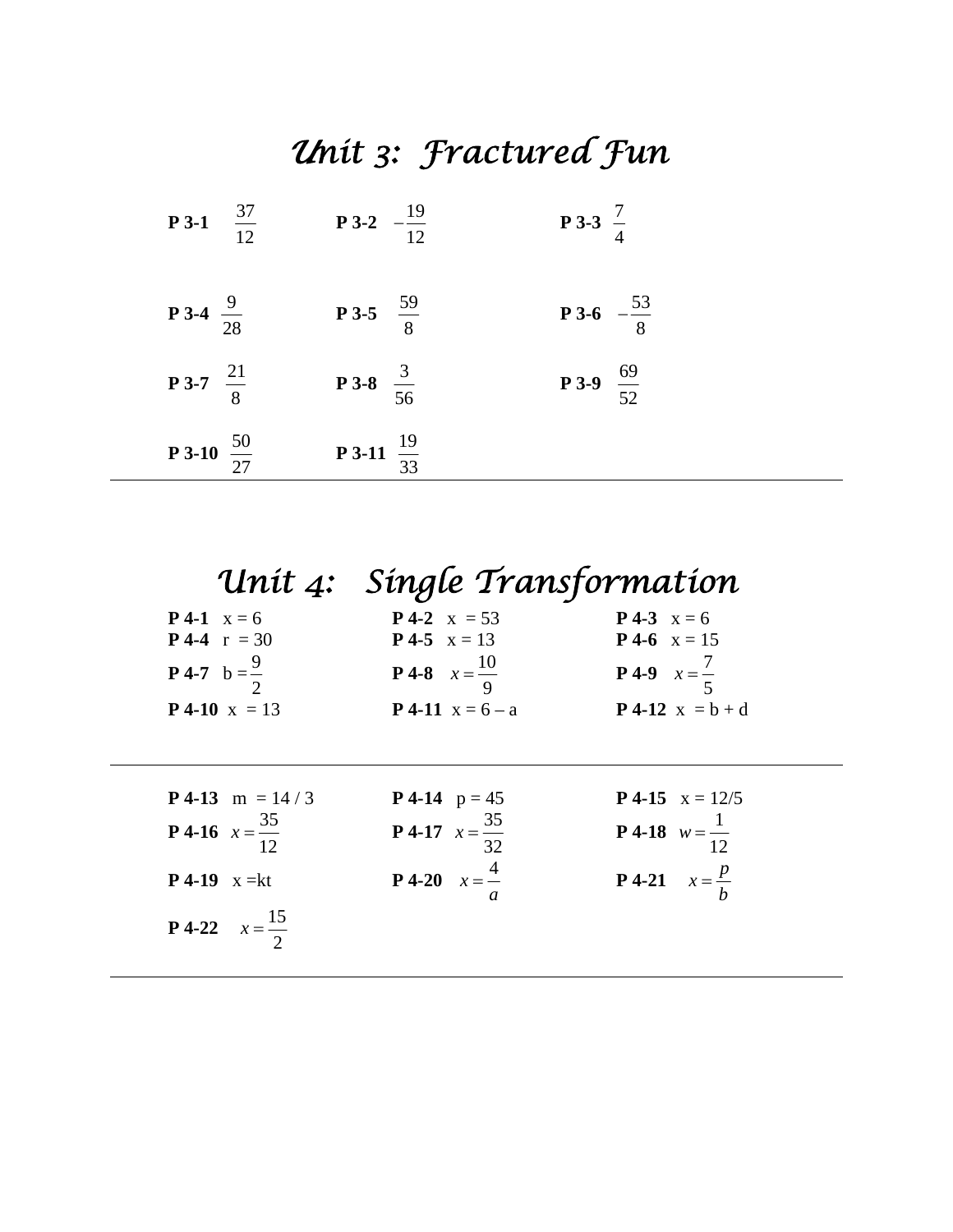# *Unit 5: Solving Equation complications*

| <b>P</b> 5-1 $x = -\frac{1}{2}$                                                          | <b>P</b> 5-2 $x = -\frac{11}{3}$    | <b>P</b> 5-3 $x = \frac{3}{7}$                           |
|------------------------------------------------------------------------------------------|-------------------------------------|----------------------------------------------------------|
| <b>P 5-4</b> $x = \frac{13}{28}$                                                         | <b>P 5-5</b> $a = 4$                | <b>P 5-6</b> $x = -\frac{251}{110}$                      |
| <b>P</b> 5-7 $x=11$                                                                      | <b>P 5-8</b> $x = \frac{14}{5}$     | <b>P</b> 5-9 $x=-\frac{5}{2}$                            |
| <b>P 5-10</b> $x = -\frac{13}{2}$ <b>P 5-11</b> $x = -\frac{9}{5}$                       |                                     | <b>P</b> 5-12 $x = \frac{a-6}{3}$ or $\frac{1}{3}$ $a-2$ |
| <b>P 5-13</b> $x = \frac{a+5}{9}$ or $\frac{1}{9}a + \frac{5}{9}$ <b>P 5-14</b> $x = -6$ |                                     | <b>P</b> 5-15 $x = -\frac{48}{19}$                       |
| <b>P 5-16</b> $x = -10$                                                                  | <b>P 5-17</b> $x = -\frac{102}{13}$ | <b>P</b> 5-18 $x = \frac{32}{5}$                         |
| <b>P</b> 5-19 $x=1$                                                                      | $P 5-20 x=2$                        |                                                          |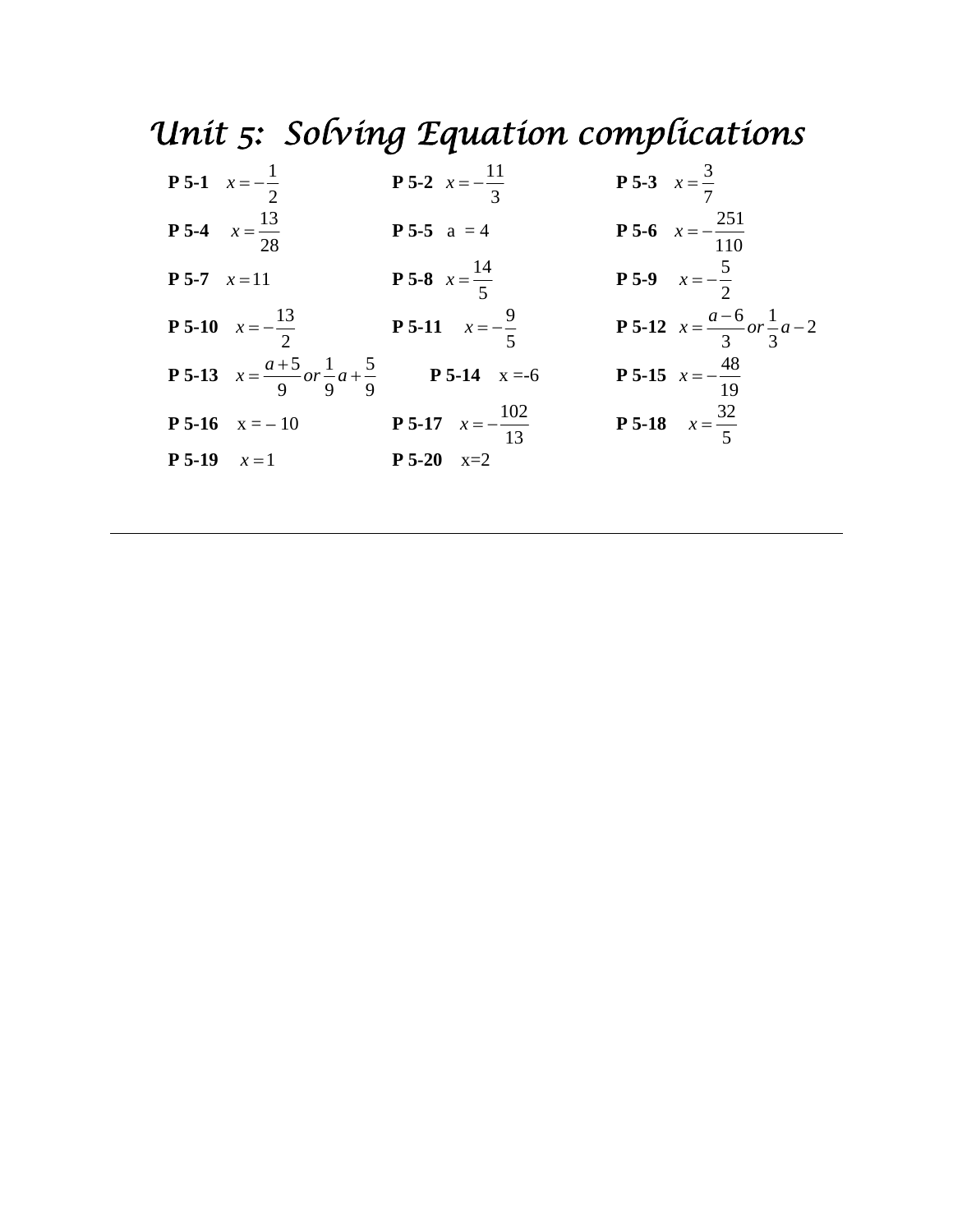### *Unit 6: Decimals and graphs*

| $P_{6-1}$ x = 2                  | P 6-2 $x = \frac{103}{3}$ | P 6-3 $x = \frac{167}{4}$ |
|----------------------------------|---------------------------|---------------------------|
| <b>P</b> 6-4 $x = \frac{23}{20}$ | P 6-5 $x = \frac{35}{3}$  | $P_{6-6}$ x = 391         |

#### *Unit 7: Graphing*

**P 7-1** (0,9) **P 7-2** (0,-8) **P 7-3** (0,1/2 ) **P 7-4** (0,.8)

### *Unit 8: Graphing Continued : Intercepts and absolute value*

 P 8-1 x int (4/9,0) y int (0,-4) P 8-2 x int (4,0) y-int (0,40) P 8-3 x int (9,0) y int (0,3) P 8-4 x int (-15/7,0) y int (0,15/2) P 8-5 x int (4,0) y int (0,12/7) P 8-6  $x \text{ int } (3,0)$  y int  $(0,-6)$ P 8-7 x int (-2,0) y int (0,20) P 8-8 x int (12,0) y int (0,4) P 8-9 x int (4,0) y int (0,-16/5) P 8-10 x int (7,0) y int (0, 7/4) P 8-11 vertex (6,1) P 8-12 vertex (2,7) P 8-13 vertex (1,1) P 8-14 vertex (0,0) P 8-15 vertex (-9,0) P 8-16 vertex (0,9)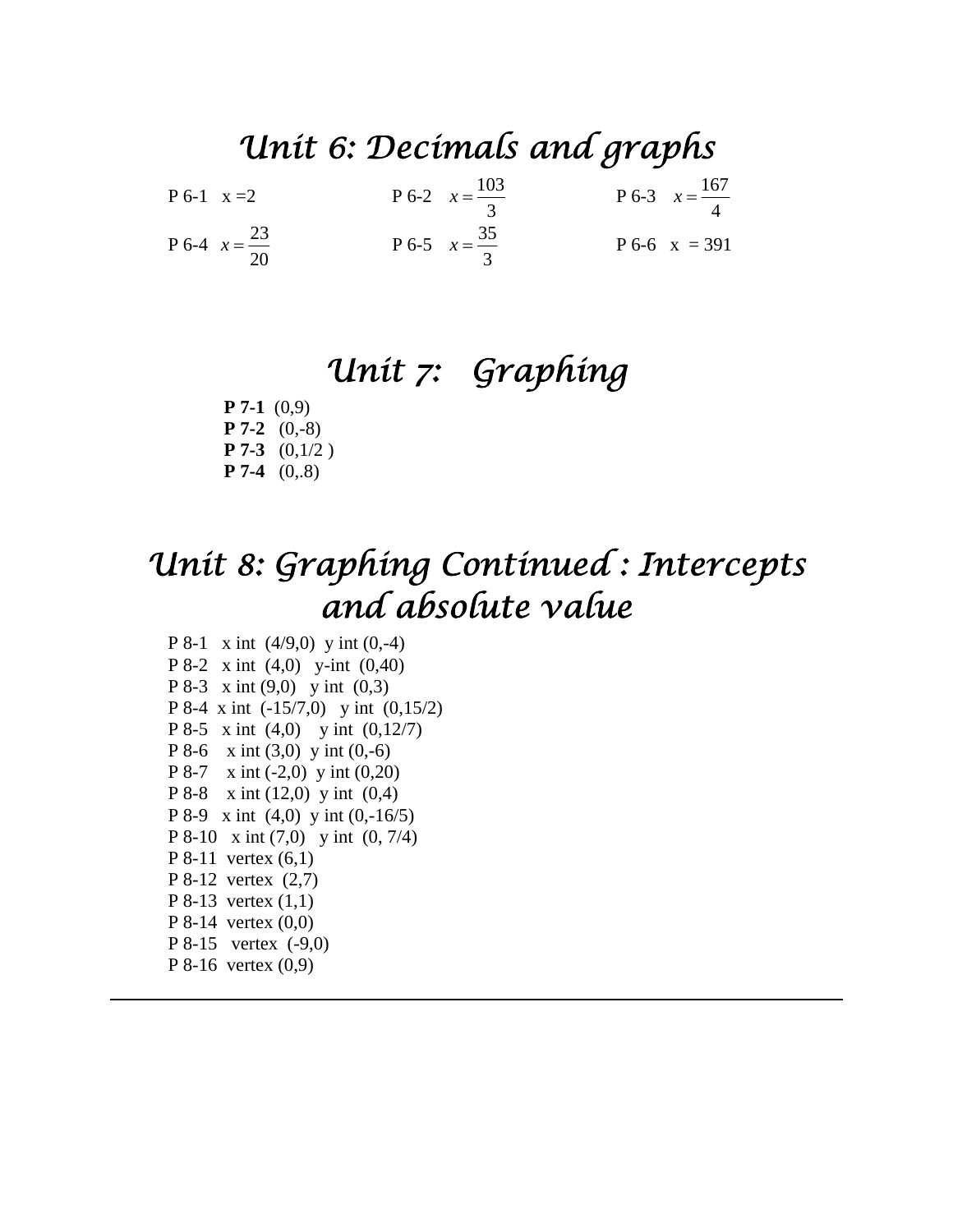# *Unit 9 : Finding the Equation*

P 9-1 y = 5x + 3  
\nP 9-2 y = -3x + 9  
\nP 9-3 y = 
$$
\frac{4}{3}x+2
$$
  
\nP 9-4 y =  $\frac{3}{2}x+\frac{4}{3}$   
\nP 9-5 y=6x - 23  
\nP 9-6 y = -8x + 53  
\nP 9-7 y = -14x + 36  
\nP 9-8 y =  $\frac{1}{3}x+\frac{7}{3}$   
\nP 9-10 y =  $-\frac{2}{3}x+\frac{32}{3}$   
\nP 9-11 y =  $\frac{4}{5}x-\frac{11}{5}$   
\nP 9-12 y =  $\frac{9}{16}x+\frac{93}{16}$   
\nP 9-13 y =  $-\frac{1}{4}x+\frac{9}{2}$   
\nP 9-14 y =  $-\frac{5}{4}x+7$   
\nP 9-15 y =  $\frac{13}{8}x$   
\nP 9-16 y =  $\frac{40}{7}x+\frac{24}{7}$   
\nP 9-17 y =  $\frac{85}{18}x-\frac{73}{36}$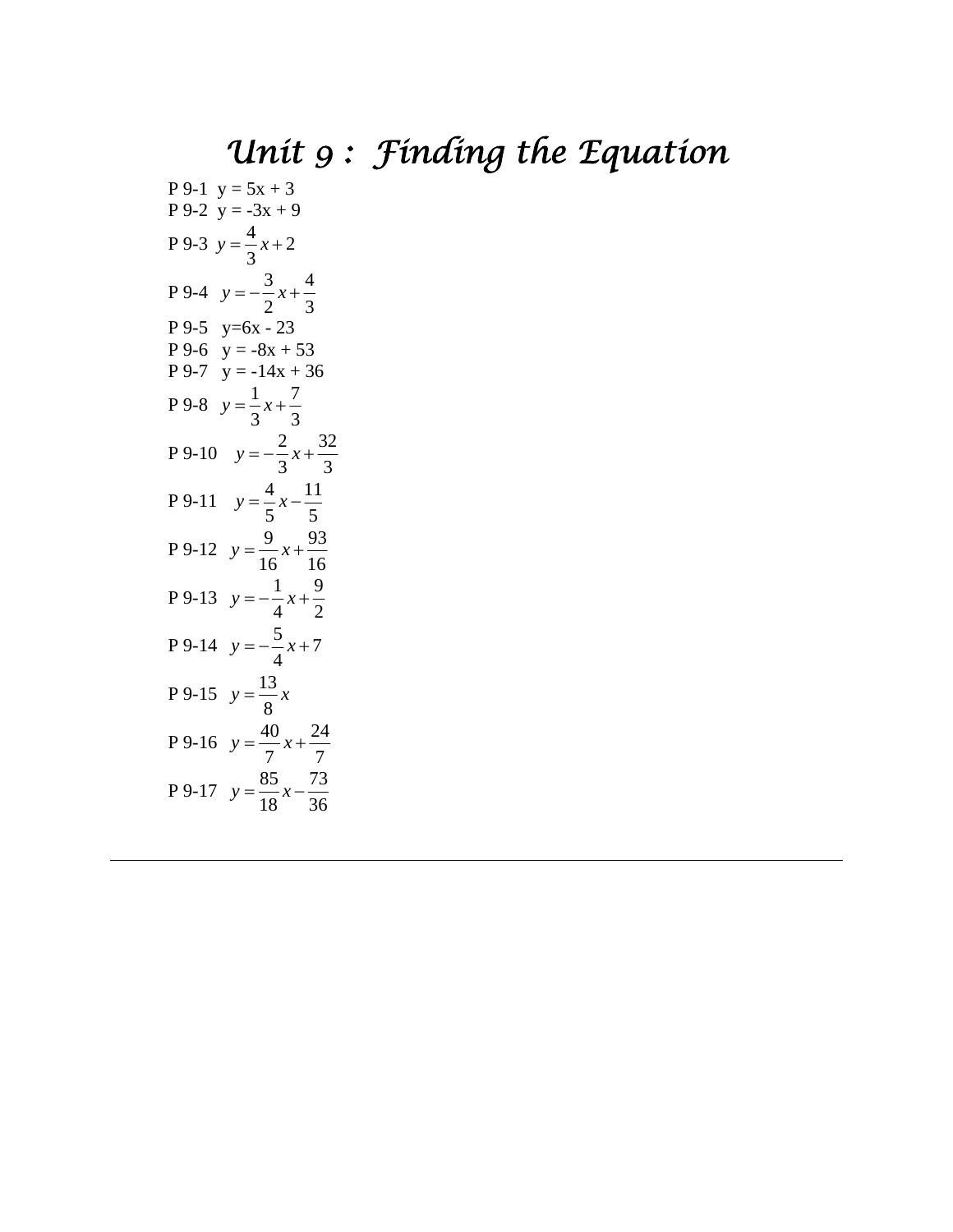#### *Unit 10: Solving Inequalities*

**P 10-1**  $x < -1$ **P** 10-2  $x > 3$ **P 10-3**  $x < -1/2$ **P 10-4** x < 28/5 **P** 10-5  $x > \frac{9}{4}$ 4 *x* **P 10-6**  $x < 11$ **P 10-7**  $x < -2$ **P 10-8**  $x > 19/2$ **P** 10-9  $x < \frac{7}{2}$ 2 *x* **P 10-10**  $x > -7/6$ **P 10-11**  $-1/6 < x$ **P** 10-12  $x > \frac{15}{10}$ 18 *x* **P 10-13**  $x \le -228$ 

### *Unit 11: More Inequalities & Absolute Value*

Draw a number line to represent each of the following and if possible write a single inequality to represent the same set

**P 11-1**  $x < 2$  (only less than 2 is both less than 2 and less than 9) **P 11-2**  $x > 5$  or  $x < -2$ **P 11-3** x < 9 **P 11-4**  $8 < x < 12$ **P 11-5** x < 9 **P 11-6**  $x < -5$  or  $x > 0$  Solve – give both a number line and an inequality answer **P 11-7** -8 < x < 12 **P 11-8**  $1/2 < x < 9/4$ **P 11-9**  $3/2 < x < 19/6$ **P 11-10**  $-5 < x < 4$ **P 11-11** All real (any absolute value is greater than a negative) **P 11-12**  $x < -2/3$  or  $x > 2/3$ **P 11-13**  $x < -19/30$  or  $x > 29/30$ **P 11-14**  $-22/3 < x < 4/3$ **P 11-15** all real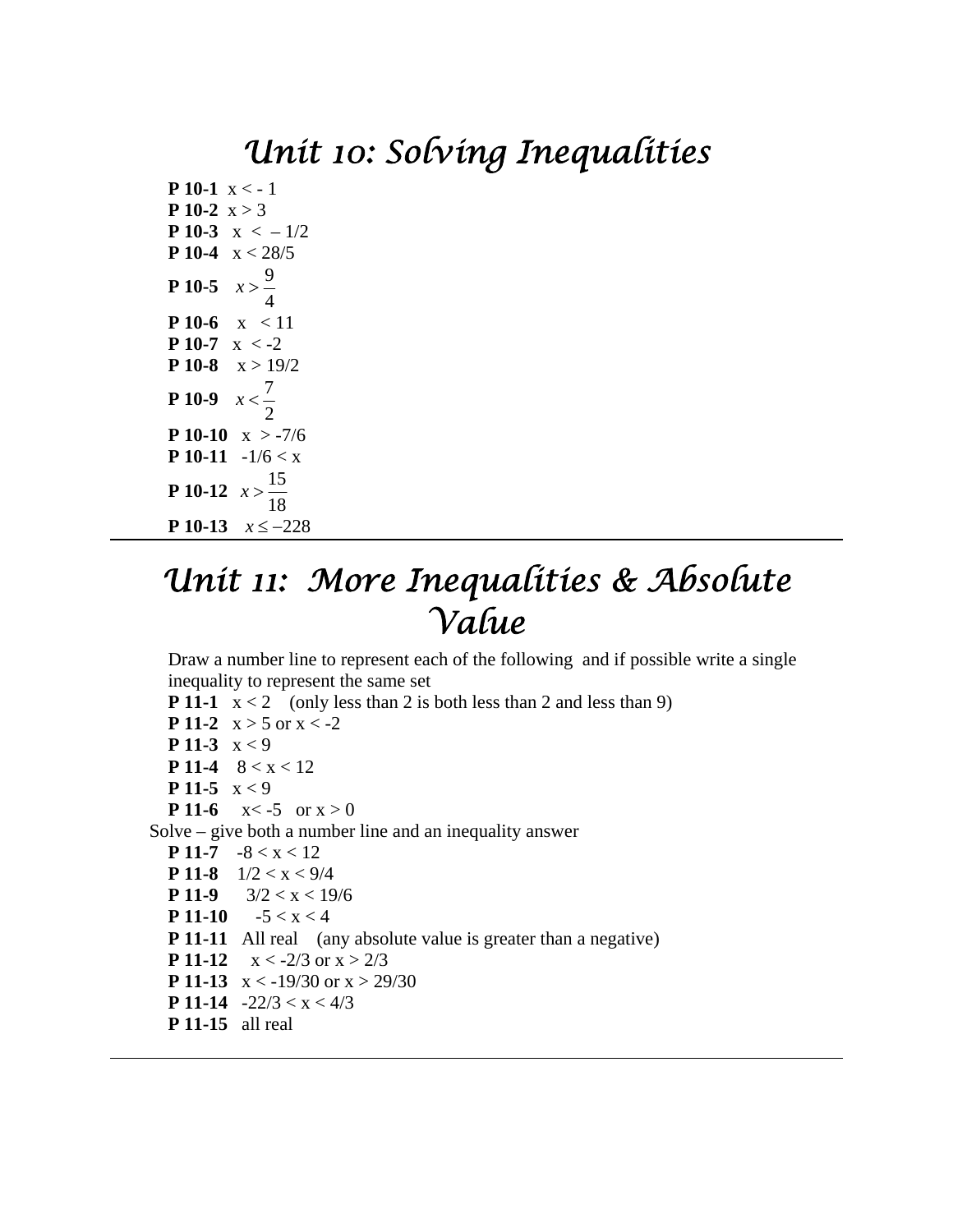## *Unit 12: Solving Systems of Equations part 1*

Solve by substitution

P 12-1 (4,9) P 12-2 (3,0) P 12-3 (-3,1) P 12-4 (50/17, 46/17) P 12-5 (11/2, 12) P 12-6 (1, 1) P 12-7 (2, 2) P 12-8 (3, -4) P 12-9 ( 5/2 , 5/4) P 12-10 (1, -1) P 12-11 (67/35, -31/21)

### *Unit 13: More on Solving Systems of Equations*

P 13-1 (3,1) P 13-2 ( 3 ,4) P 13-3 (1,7) P 13-4 (16/15, 19/5) P 13-5 (1,-1) P 13-6 (3/23, 16/207) P 13-7 (13,4) P 13-8 (28/29, -19/87) P 13-9 (61/109,-376/327)